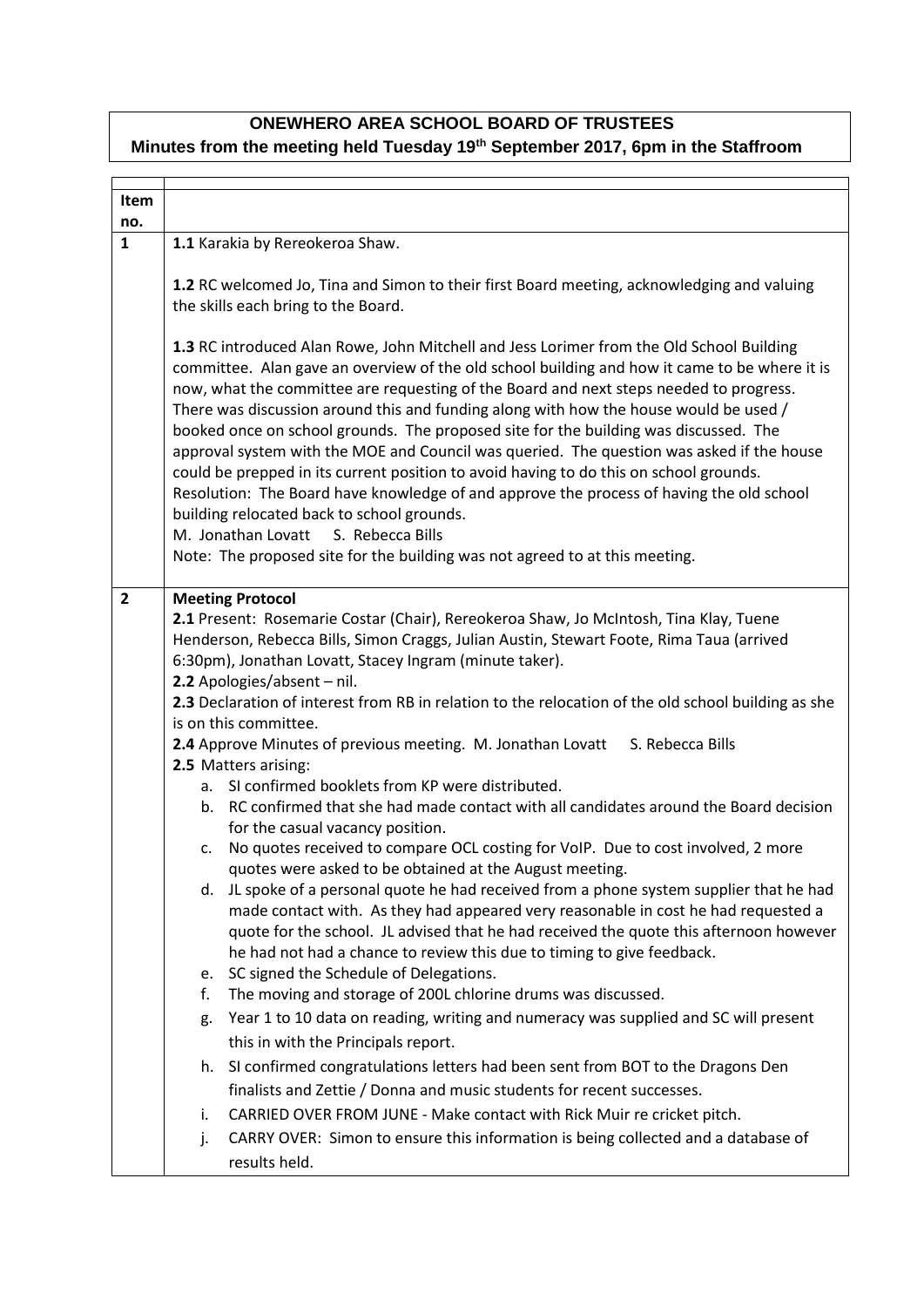|   | k.          | <b>CARRY OVER: Canteen financials review.</b>                                                   |
|---|-------------|-------------------------------------------------------------------------------------------------|
|   | I.          | The actual issue with the small school swimming pool is still yet to be confirmed and           |
|   |             | therefore no solution could be discussed. HA has engaged somebody to come in and do             |
|   |             | some testing with dye to see if the location of leak can be identified. SC has some             |
|   |             | contacts also that may be able to identify issue.                                               |
|   |             | m. Board did not receive confirmation of what % of the ops grant the support staff wages        |
|   |             | currently sits at for OAS.                                                                      |
|   |             | n. RC advised that she had been given some credit card statements to sign, updating SC          |
|   |             | that it is for auditing purposes that the Board Chair is required to sign these off.            |
|   |             | o. A discussion about the school credit card still being in GF's name took place and why        |
|   |             | this had not been cancelled as previously instructed.                                           |
|   |             | p. SF gave an update on the maintenance being carried out at 67 Parsons Rd. SF advised 3        |
|   |             | things that would make sense to complete whilst work was being done: (1) installation           |
|   |             | of a window in far room of house to let light in (second hand window from school                |
|   |             | available), (2) make wardrobe space bigger and (3) erect a fence between the school             |
|   |             | houses (using old tin from roof and painting) for privacy. The total to complete this           |
|   |             | extra work is \$3K. It was agreed for \$3K to be used out of the initial \$60K set aside for    |
|   |             | house improvements to be used to carry out the above 3 things.                                  |
|   |             | There was a discussion around the requirement to get a new rental appraisal completed           |
|   |             | once the work is finalised in the house.                                                        |
|   |             | q. Year 6 to 13 leavers data to other schools/area presented. There was a discussion            |
|   |             | around this.                                                                                    |
|   | r.          | It was confirmed that the links to the policies were distributed via newsletter to parents      |
|   |             | / whanau for feedback.                                                                          |
|   |             | s. CARRY OVER - Assurance to be given on the International Students policy.                     |
|   | t.          | It had been confirmed that the testing (Barbara Brann) of new entrants hadn't been              |
|   |             | happening as per the annual plan. RB explained what the Barbara Brann testing was.              |
|   |             | An understanding of why this had been put in place was given to SC.                             |
|   | u.          | Budget review meeting confirmed as having taken place.                                          |
|   | v.          | SI confirmed that an agenda note for the following had been included for the Oct                |
|   |             | meeting; Potential for school marae discussion, needs to be considered in the strategic         |
|   |             | plan, community consultation required.                                                          |
|   |             | w. There was a discussion about how it was considerably cheaper to train HA and purchase        |
|   |             | the tag & testing equipment to do this in-house versus using contractors to do this.            |
|   | х.          | SI confirmed the Lunchonline email given to SC to read / address.                               |
|   | ۷.          | Confirmation was given that the Out of zone enrolment advert for 2018 places had                |
|   |             | been placed.                                                                                    |
| 3 |             | <b>Strategic decisions</b>                                                                      |
|   |             | 3.1 The following policies were reviewed and ratified. Reminders for the above were discussed   |
|   | and agreed. |                                                                                                 |
|   |             | Students with Special Needs.                                                                    |
|   |             | Child Protection.                                                                               |
|   |             | 3.2 Policies for assurance were carried over to October meeting due to SC only just starting at |
|   |             | OAS. Supporting documentation and information to be gathered for October meeting.               |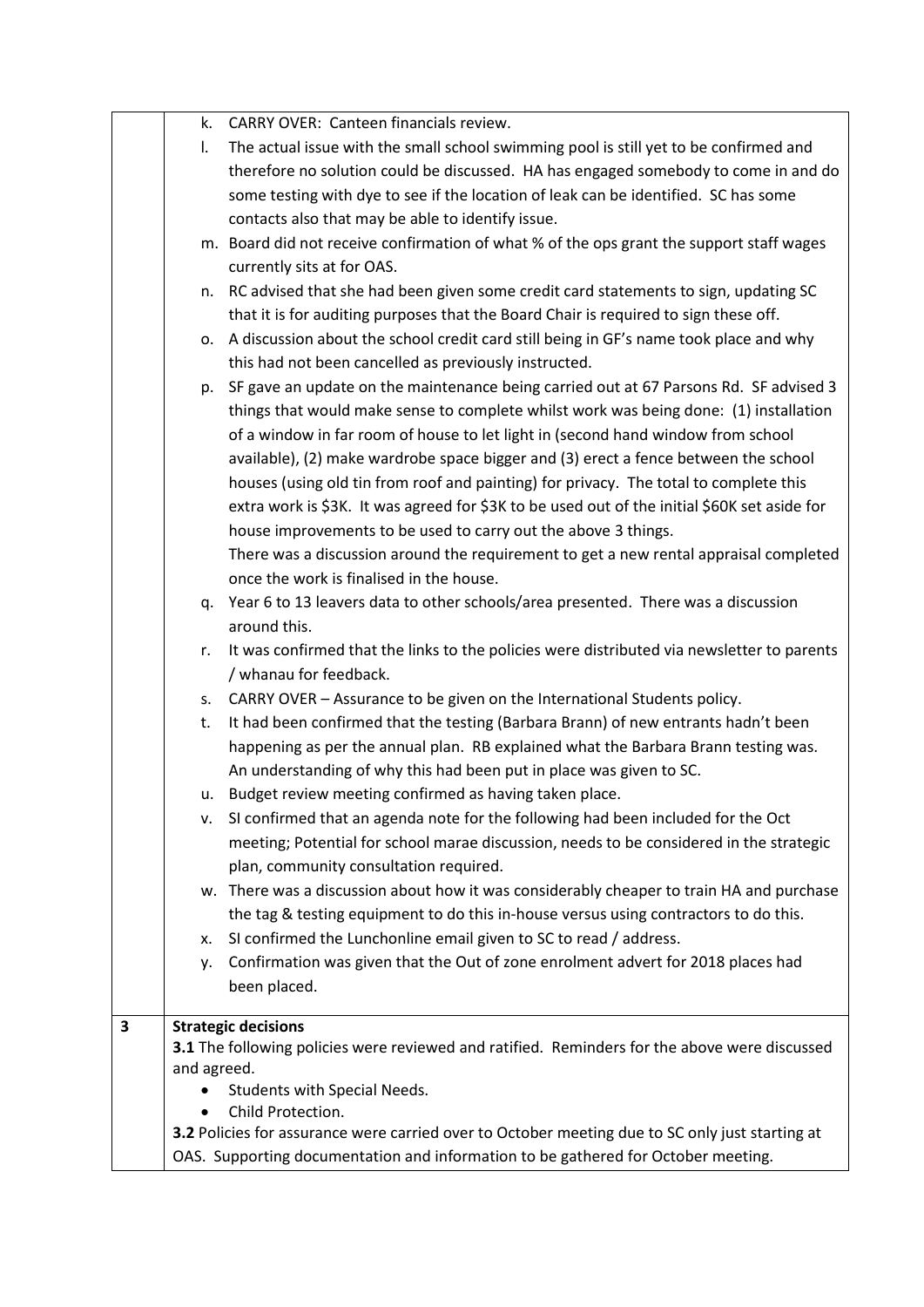|   | International Students.<br>$\bullet$                                                                                                                                                      |
|---|-------------------------------------------------------------------------------------------------------------------------------------------------------------------------------------------|
|   | Swimming Pool.<br>$\bullet$                                                                                                                                                               |
|   | Safety Management System.<br>$\bullet$                                                                                                                                                    |
|   | Risk Management.<br>$\bullet$                                                                                                                                                             |
|   | SUE report.<br>$\bullet$                                                                                                                                                                  |
|   | Abuse Reporting Procedures.<br>$\bullet$                                                                                                                                                  |
|   | Evacuation Procedure / Emergency Kit.<br>$\bullet$                                                                                                                                        |
|   | Digital Technology and Cyber safety.<br>$\bullet$                                                                                                                                         |
|   | Student Attendance.                                                                                                                                                                       |
|   | 3.3 A Health Education/Curriculum consultation needs to be planned. RC updated SC that this                                                                                               |
|   | had been carried over from May to put on agenda when new Principal started.                                                                                                               |
| 4 | <b>Strategic discussions</b>                                                                                                                                                              |
|   | Principal's report was tabled. SC talked to elements within his report.                                                                                                                   |
|   | A question was raised around where the 10 year property plan was at.                                                                                                                      |
|   | SC gave an update on the latest staffing projections for $2018 -$ he is thinking about challenging<br>this, deadline to do this is 20 Oct.                                                |
|   | 4.1 SC shared his vision for OAS that he had presented to the staff the Wednesday before.                                                                                                 |
|   | 4.2 Annual plan update. There was a discussion about Reading Eggs and how the Junior School                                                                                               |
|   | had fundraised for this. This was for all junior school.                                                                                                                                  |
|   | 4.3 SC presented data on Priority Learners (year 11-13, NCEA L1 - L3). Clarification was given as                                                                                         |
|   | to what students are classed as Priority Learners. It was stated that being part of a CoL gives<br>opportunities to benchmark with other schools. TH was asked if tutor teachers speak to |
|   | students around updates as to how they are tracking, there was a discussion around this.                                                                                                  |
|   | 4.4 SC presented data on years 1 to 10 numeracy, writing and reading. There was a discussion                                                                                              |
|   | around the data and questions / clarification asked on large percentage changes in some areas.                                                                                            |
|   | It was raised that there is an issue in that data is not currently up to date in kamar.                                                                                                   |
|   | M. Rebecca Bills<br>S. Jonathan Lovatt                                                                                                                                                    |
| 5 | <b>Monitoring</b>                                                                                                                                                                         |
|   | 5.1 Finance Report for August 2017 was tabled. SC advised budgets were closing Labour                                                                                                     |
|   | weekend, there was discussion around this. SC advised that he was currently following up                                                                                                  |
|   | queries from the Finance sub-committee / budget review.                                                                                                                                   |
|   | M. Rebecca Bills<br>S. Julian Austin.                                                                                                                                                     |
|   | 5.2 Staff Rep report was tabled. The School Docs draft school house policy was discussed. It                                                                                              |
|   | was confirmed that the priority would be given to the recruitment of new staff. The statement                                                                                             |
|   | 'the board delegate's management of the house to a nominated property manager'.                                                                                                           |
|   | " reviews this regularly' needs changing to 'annually'.                                                                                                                                   |
|   | There was further discussion around the order of priority.                                                                                                                                |
|   | It was decided that there would be no short term rental options - this was to be removed.<br>M. Rebecca Bills<br>S. Julian Austin                                                         |
|   |                                                                                                                                                                                           |
|   | 5.3 Student Rep report was tabled. Thomas Murray's results at Aims were highlighted, an                                                                                                   |
|   | amazing effort saw Thomas win 4 gold medals in swimming. The success of the basketball team                                                                                               |
|   | making the national competition was also highlighted as an awesome achievement.                                                                                                           |
|   | M. Tuene Henderson<br>S. Rebecca Bills                                                                                                                                                    |
|   | 5.4 Maori report - school marae on agenda for next month's meeting.                                                                                                                       |
|   |                                                                                                                                                                                           |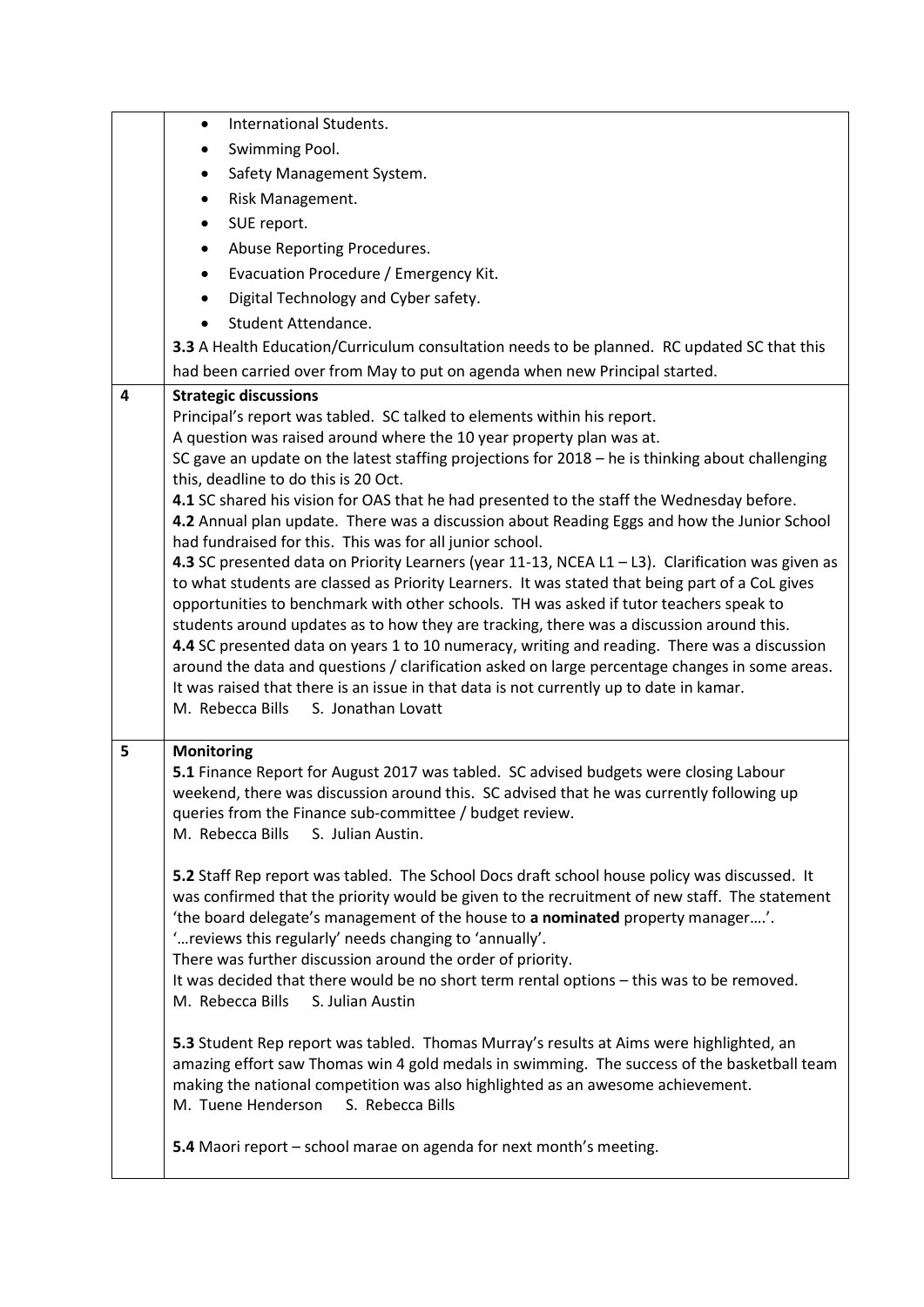|                         | 5.5 Health & Safety report was discussed. RC advised that SC and she had meet with KP                           |
|-------------------------|-----------------------------------------------------------------------------------------------------------------|
|                         | yesterday to discuss feedback that was not being passed back to KP around items that are for                    |
|                         | management not Board to address. With SC being part of the H&S Committee this should                            |
|                         | resolve this issue moving forward.                                                                              |
| 6                       | Inward Correspondence circulated.                                                                               |
|                         | 6.1 NZ Education Gazette - vol 96, number 15.                                                                   |
|                         | 6.2 NZ Education Gazette - vol 96, number 16.                                                                   |
|                         | 6.3 Letter from Tuakau College re their proposed enrolment zone was read by RC.                                 |
|                         | 6.4 Email from MOE re our Achievement Story.                                                                    |
|                         | 6.5 letter from Heart Foundation re Heart Life, Spring 2017 edition.<br>6.6 NZSTA news: August 2017, issue 275. |
| 6A                      | <b>Outwards Correspondence</b>                                                                                  |
|                         | 6A.1 Letter to bank to update cheque signatories was read.                                                      |
|                         | 6A.2 Emails of thank you to: Charles Jordan, Kramer Ronaki, Briar Gray, Judy Pryor, Fiona                       |
|                         | Gower, Kate Logan Smith & Tina Klay re their involvement in Simon's powhiri.                                    |
| $\overline{\mathbf{z}}$ | <b>General Business</b>                                                                                         |
|                         | 7.1 Change of cheque signatories ratified – letter from 6A.1 read out to confirm changes.                       |
|                         | 7.2 The appointment of a returning officer for mid-term elections 2017 was discussed.                           |
|                         | 7.3 Communities of Learning discussion. SC presented the Te Kaahui Ako o te Puuaha o                            |
|                         | Waikato - working together to make a difference - our community of learning. SC advised that                    |
|                         |                                                                                                                 |
|                         | we had been invited to join the CoL, there was a form to file with MOE and a MOU to be signed                   |
|                         | as well to proceed. There was discussion around this.                                                           |
|                         | It was approved by all that we accept the invitation to join, file the form with MOE and sign a                 |
|                         | MOU.                                                                                                            |
|                         | There was further discussion around how this could affect staffing.                                             |
|                         | 7.4 Funding of school camps - there is a perception from some teaching staff that the Board                     |
|                         | were considering not holding camps moving forward. The Board would like it minuted that                         |
|                         | there has never been any discussion of this nature around camps. The discussion has only ever                   |
|                         | been around how we fund these moving forward - if a camp is part of curriculum we cannot                        |
|                         | legally charge for this, it would be on a voluntary donation basis.                                             |
|                         | It was discussed that the fund raising type committee that is currently being looked at to                      |
|                         | establish would be for this specific type of purpose. Raising funds for where we cannot legally                 |
|                         | charge people.                                                                                                  |
|                         | There was a discussion around what falls into curriculum and what doesn't.                                      |
|                         | There was a question / discussion around if grants were applied for for Akaroa and Spirit of NZ.                |
|                         | TK spoke of Air NZ program around donation of Air Points to school causes.                                      |
|                         | There was a discussion about what had happened to the part-time fundraising / sponsorship co-                   |
|                         | ordinator that the Board approved on a trial basis.                                                             |
|                         |                                                                                                                 |
|                         | 7.5 The idea of a Fundraising committee was further discussed. It was determined that the                       |
|                         | group should have autonomy but could have a link to the Board to tie in strategy and                            |
|                         | guidelines. Looking for confirmation of, what form do the Board want this to take.                              |
|                         | There was a discussion about mufti days and the frequency and the notification to parents /                     |
|                         | whanau.                                                                                                         |
|                         | 7.6 Reroofing of school house at 65 Parsons Road - resolution emailed and approved by Board                     |
|                         | on 12 <sup>th</sup> September.                                                                                  |